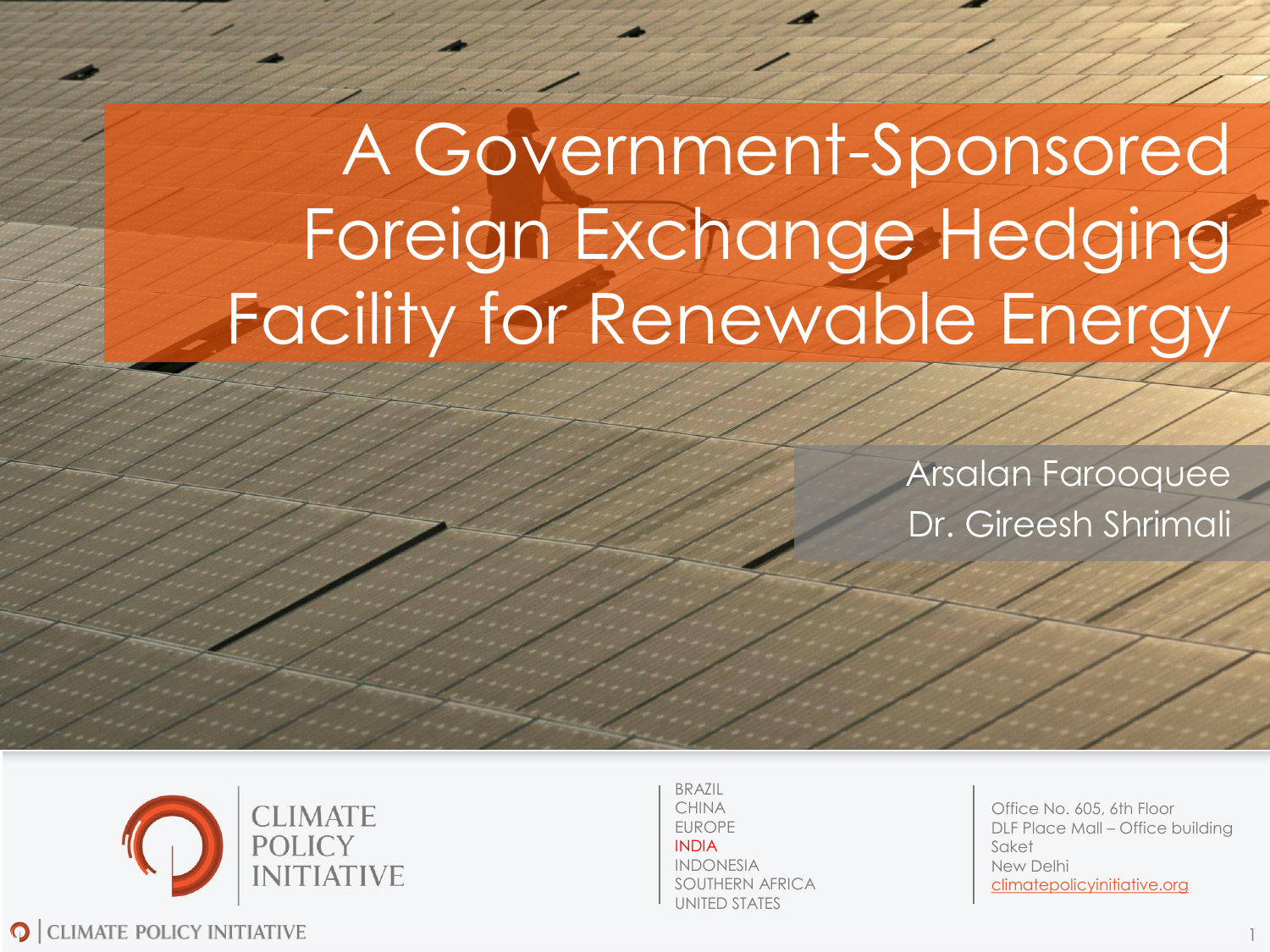Access to cheaper foreign debt is needed for India's renewable energy targets

- Two key finance barriers:
	- 1 a shortage of debt
	- 2 inferior terms of debt
- Domestic debt is high cost and short tenor, and adds **30%** to the cost of renewable energy.
- Foreign debt: more debt and a cheaper source of capital. BUT a market-based currency hedge can make it as expensive as domestic debt.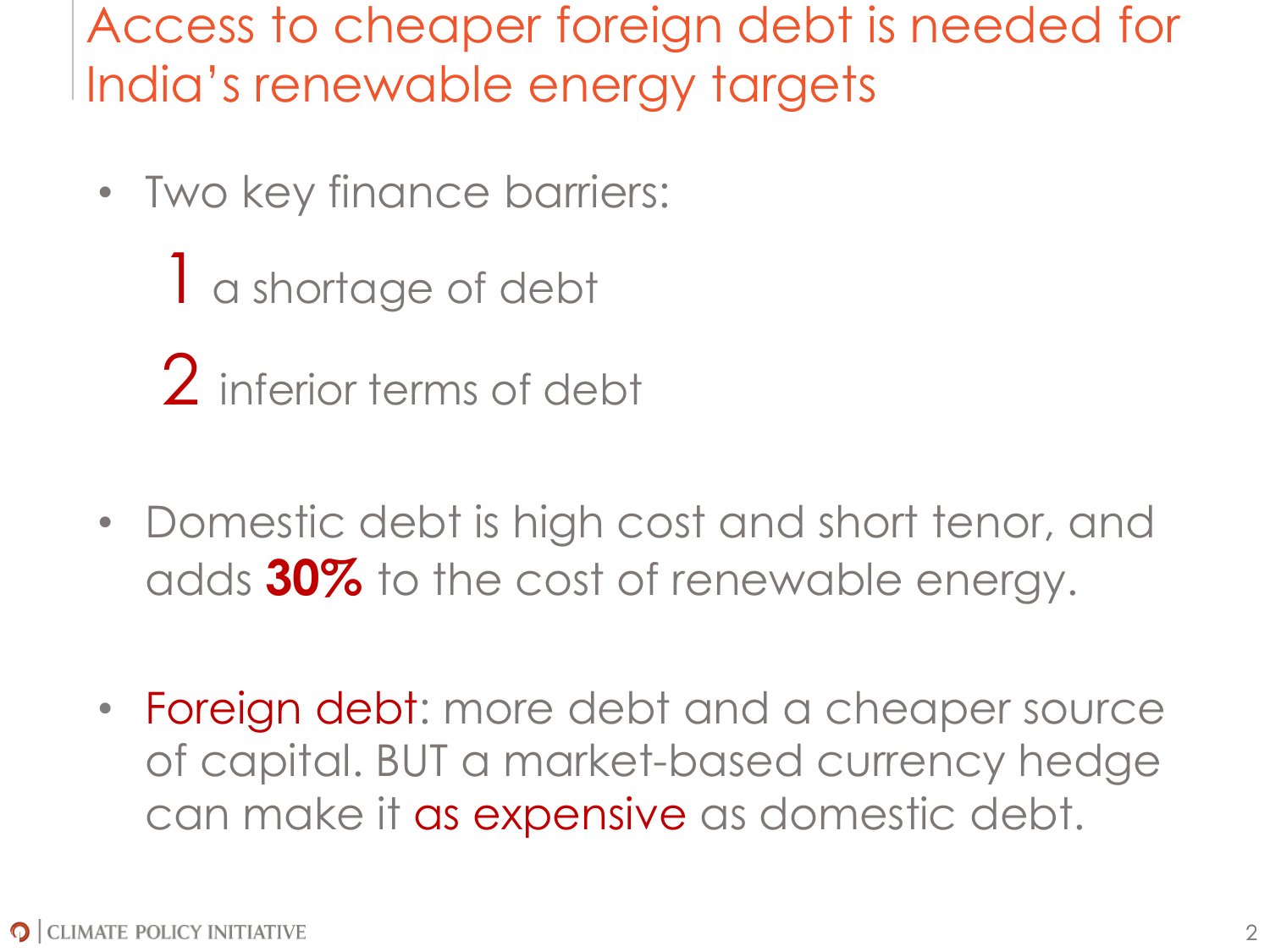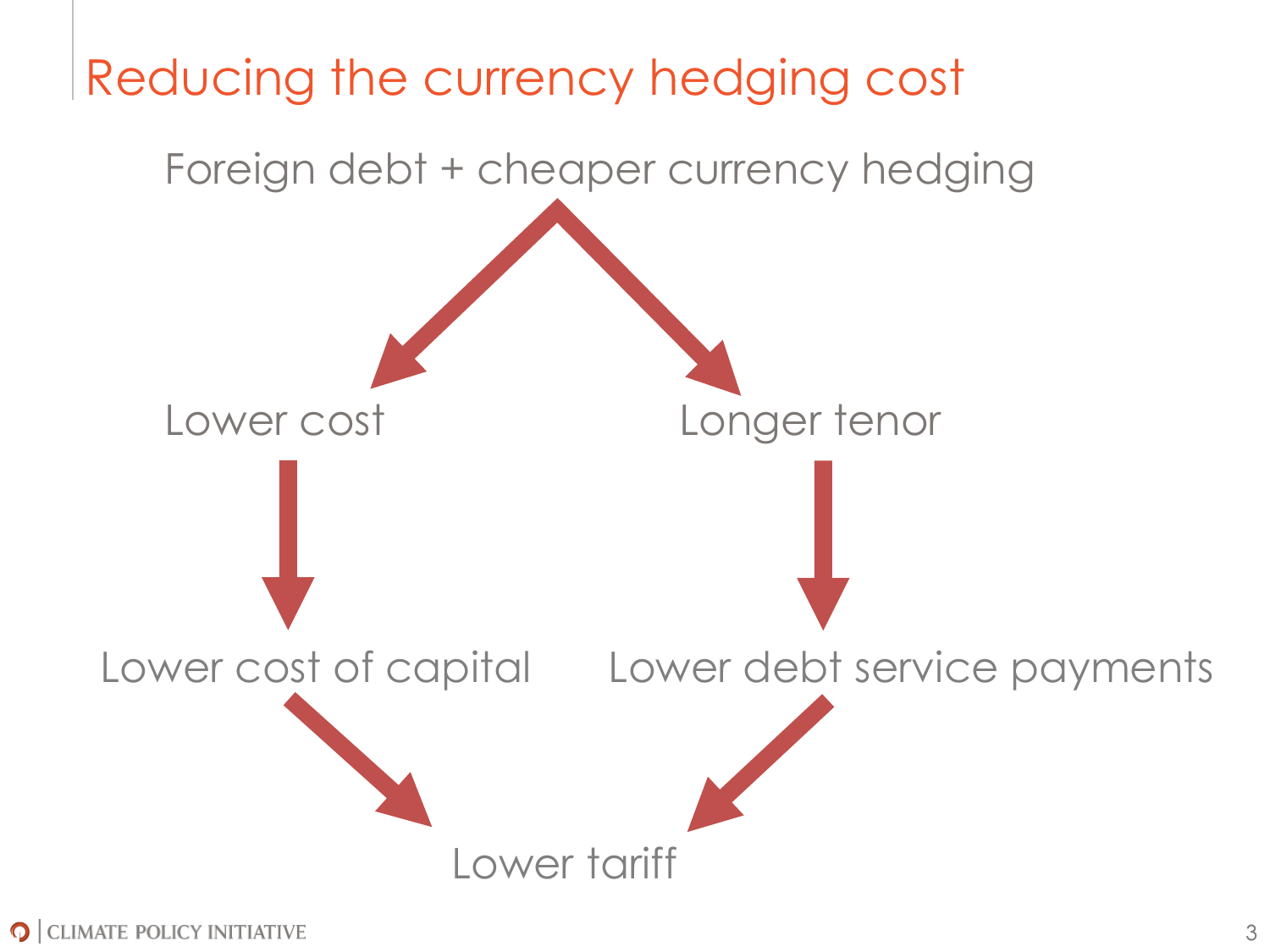**A government-sponsored FX hedging facility** could be a cheaper hedging mechanism. A government might want to bear currency risk because:

**Government** influence on macroeconomic conditions and thus currency rates 1 Government<br>influence on



It could offset currency risk associated with future imported fossil fuel purchases

However, the **design** of the facility needs to be carefully considered, given that currency movements can be uncertain and volatile.

What are the expected costs and risks and how can the government cover unexpected currency movements?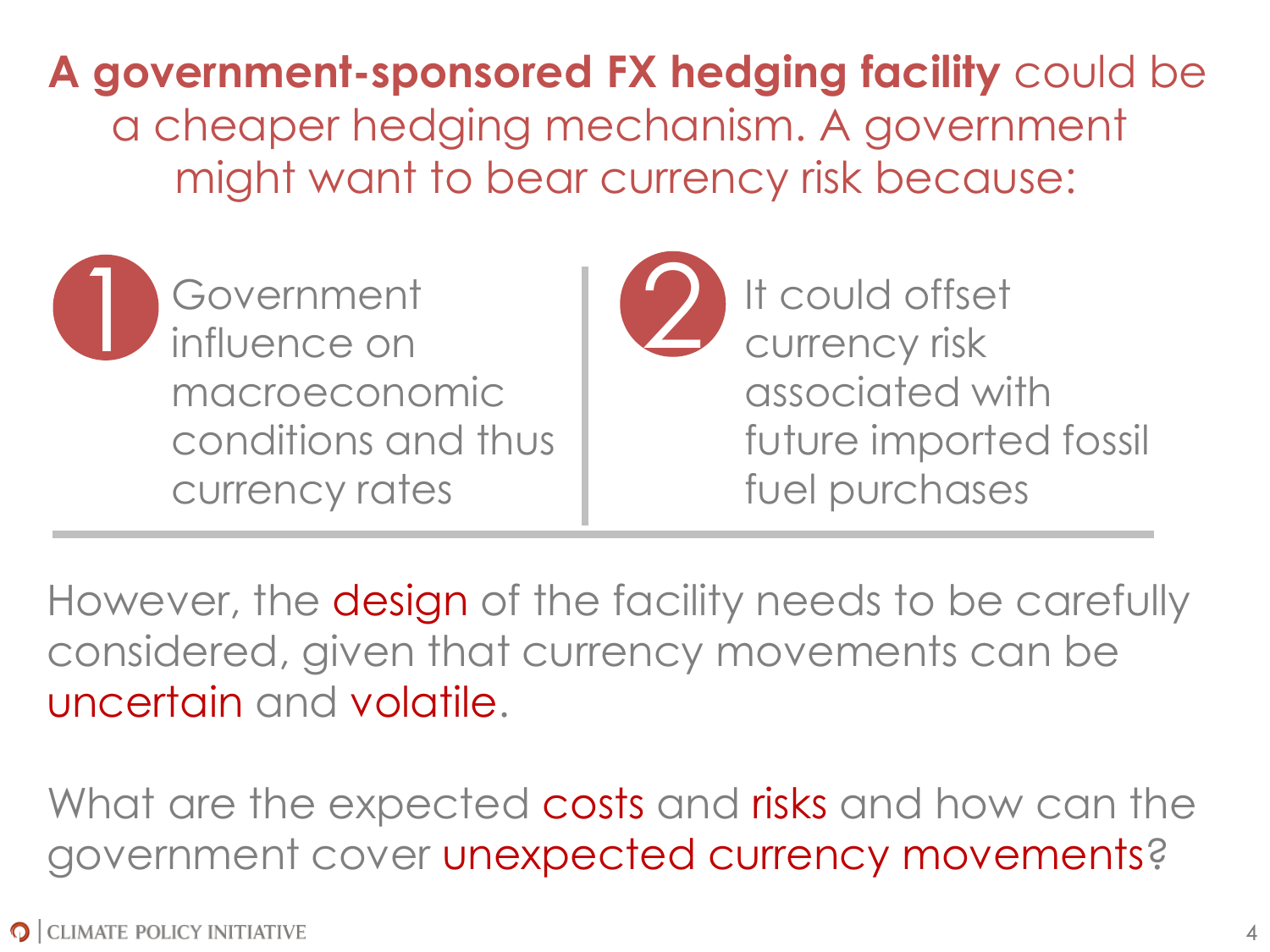The facility can work with two types of power purchase agreements



We mostly analyze the local currency PPA

**Q** CLIMATE POLICY INITIATIVE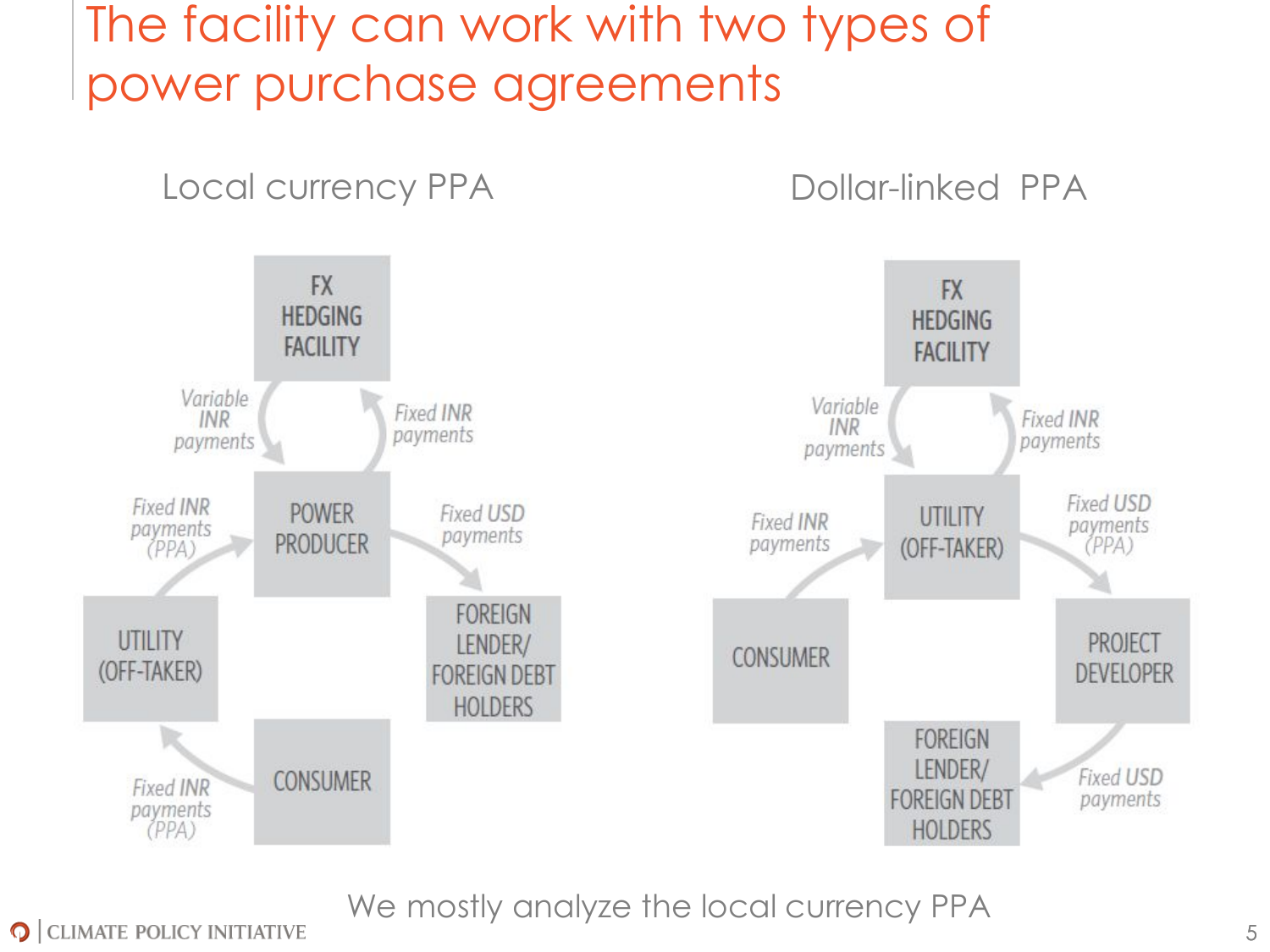Designing a foreign exchange hedging facility

- Expected cost
- Risk exposure
- Capital buffer
- Size

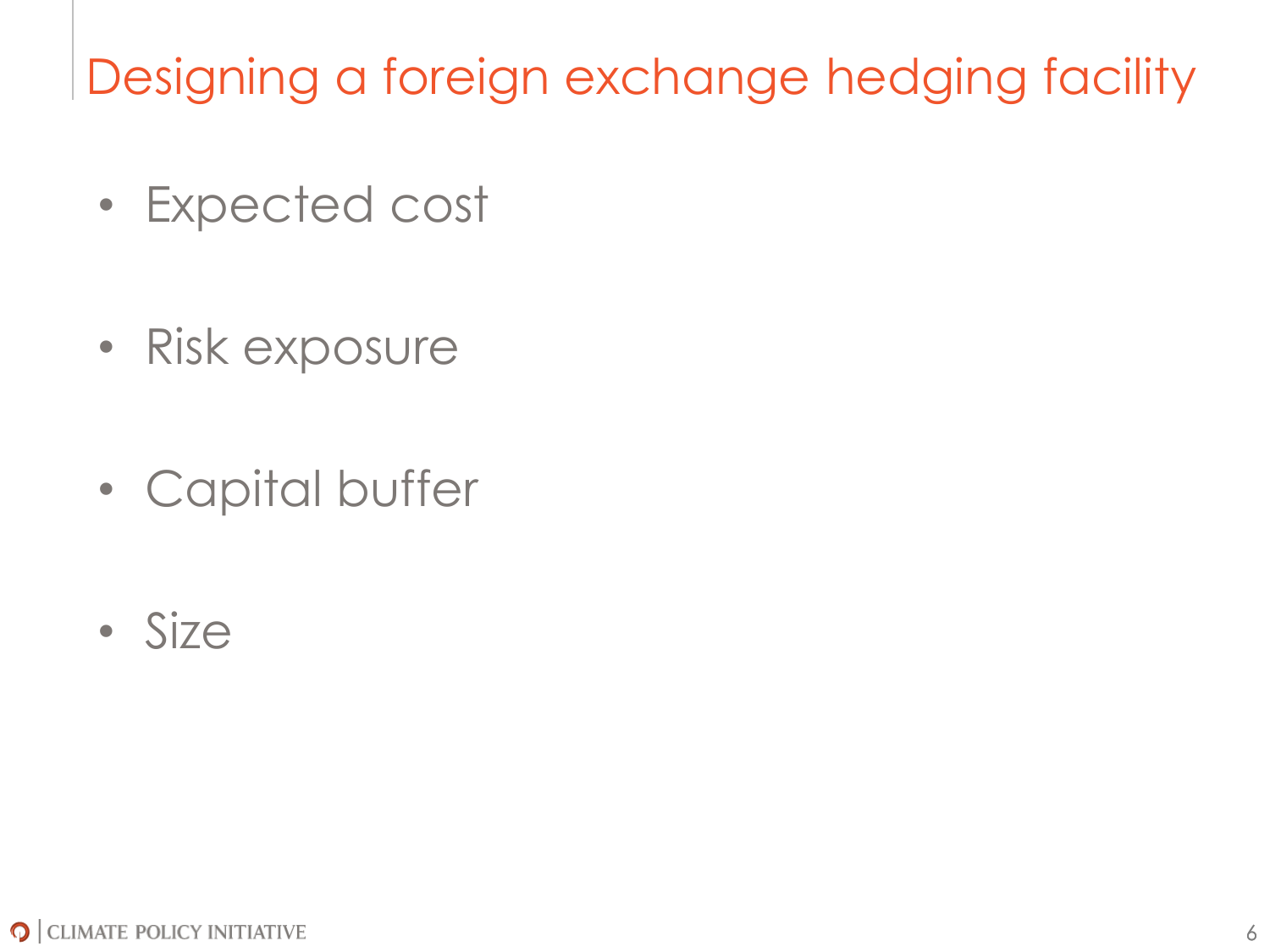#### Expected costs

 $\bigcirc$  CLIMATE POLICY INITIATIVE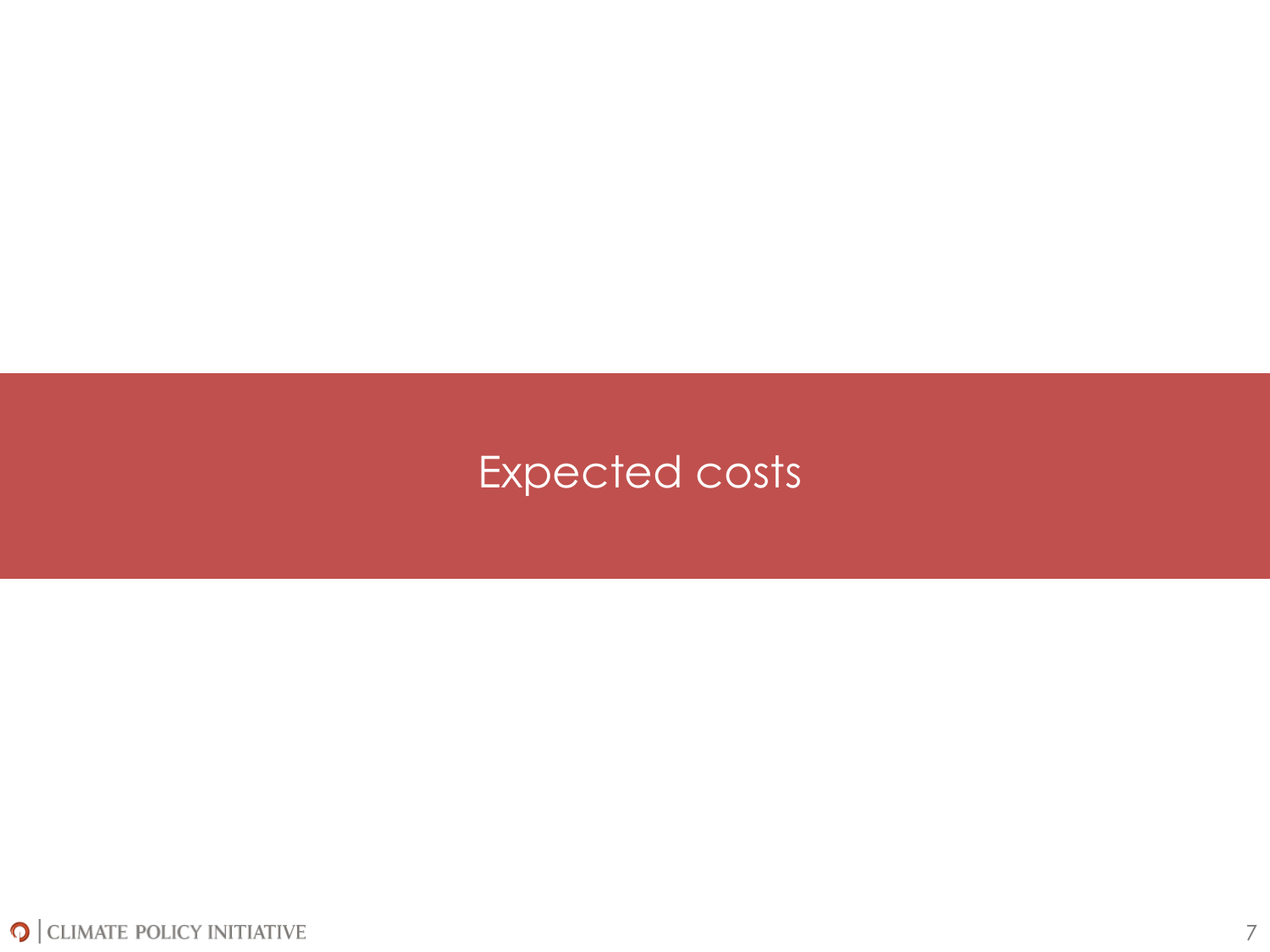#### Monte Carlo simulations to determine design parameters

#### 10000 simulations per year

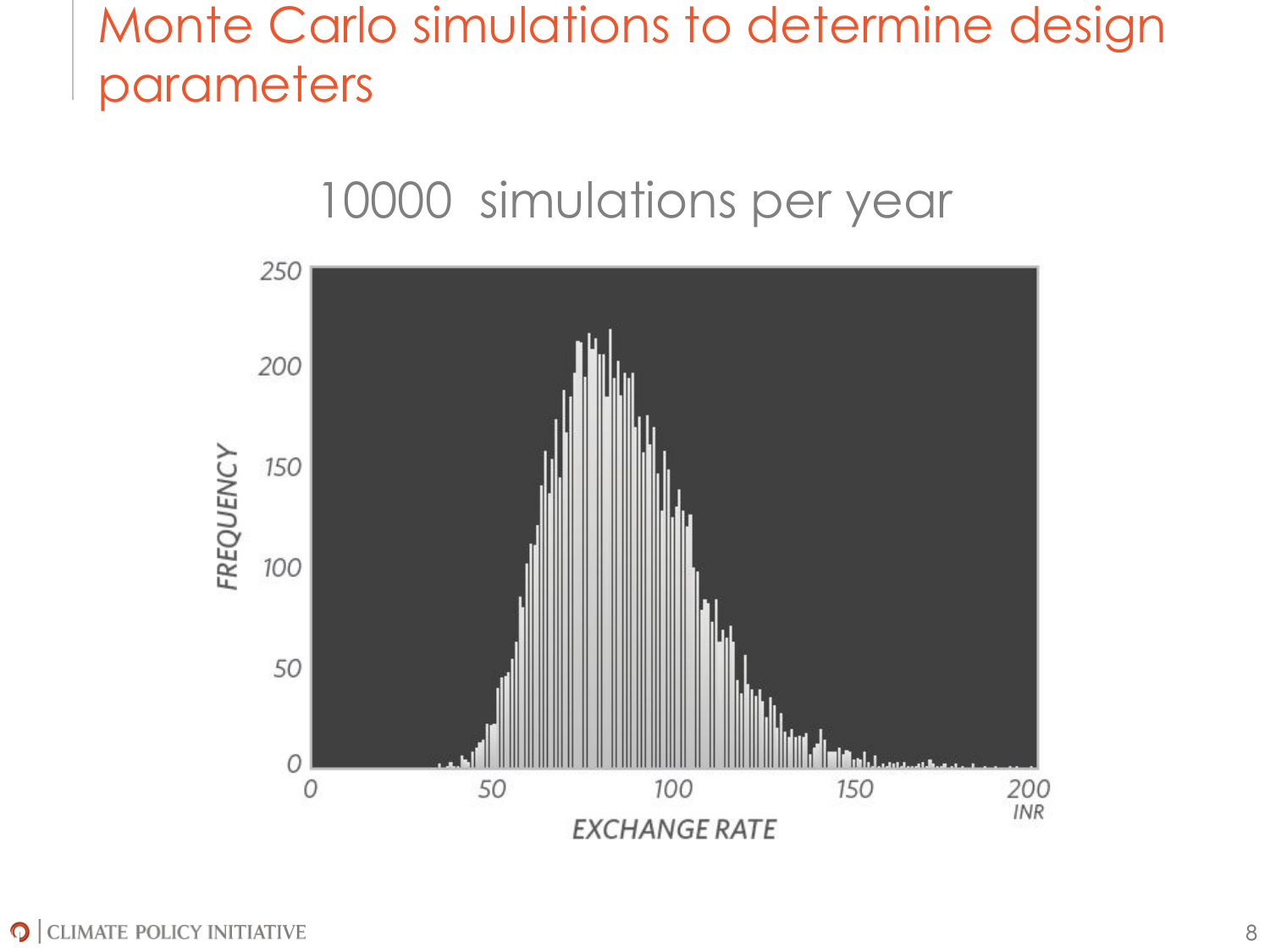### Forecasting the foreign exchange rate

| Year | Maximum USD-INR foreign exchange under<br>different probability levels (in INR) |            |            |        |  |  |  |
|------|---------------------------------------------------------------------------------|------------|------------|--------|--|--|--|
|      | P <sub>50</sub>                                                                 | <b>P75</b> | <b>P85</b> | P95    |  |  |  |
| 2015 | 65.04                                                                           | 68.29      | 70.03      | 72.95  |  |  |  |
| 2016 | 67.16                                                                           | 71.9       | 74.45      | 78.73  |  |  |  |
| 2017 | 69.33                                                                           | 75.35      | 78.58      | 84     |  |  |  |
| 2018 | 71.58                                                                           | 78.77      | 82.63      | 89.11  |  |  |  |
| 2019 | 73.91                                                                           | 82.22      | 86.68      | 94.17  |  |  |  |
| 2020 | 76.31                                                                           | 85.72      | 90.78      | 99.27  |  |  |  |
| 2021 | 78.78                                                                           | 89.3       | 94.45      | 104.44 |  |  |  |
| 2022 | 81.34                                                                           | 92.97      | 99.22      | 109.71 |  |  |  |
| 2023 | 83.98                                                                           | 96.74      | 103.59     | 115.1  |  |  |  |
| 2024 | 86.7                                                                            | 100.62     | 108.09     | 120.64 |  |  |  |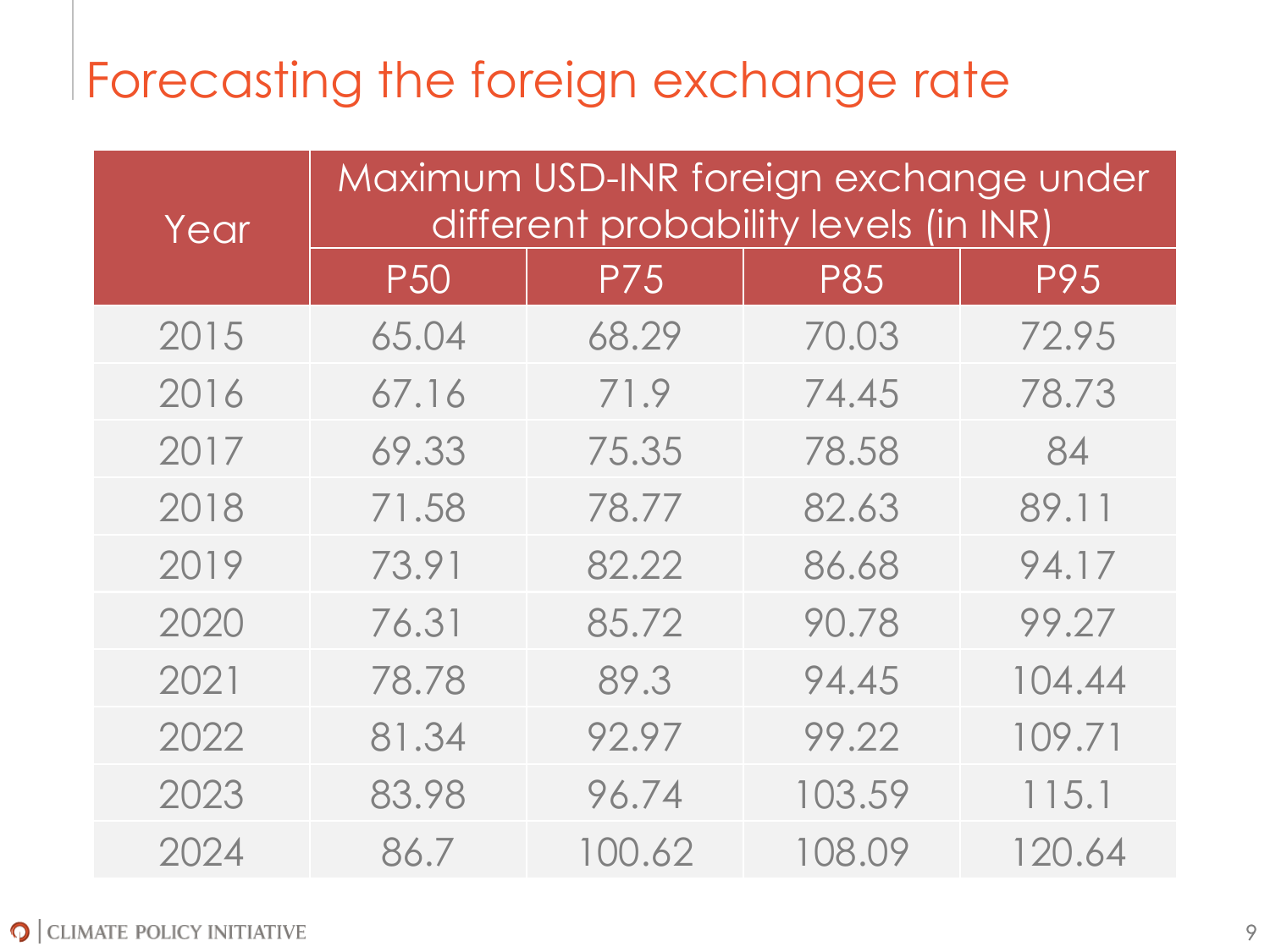### The expected hedging cost from the facility can be 50% cheaper than the market cost.

| Year                                                         | 2015  | 2016 | 2017        | 2018                          | 2019  | 2020                                    | 2021        | 2022  | 2023  | 2024  |
|--------------------------------------------------------------|-------|------|-------------|-------------------------------|-------|-----------------------------------------|-------------|-------|-------|-------|
| Fixed payments from<br>counterparty to FXHF (A)              | 83.79 |      |             | 83.79 83.79 83.79 83.79 83.79 |       |                                         | 83.79 83.79 |       | 83.79 | 83.79 |
| Expected foreign<br>exchange rate                            | 65.04 |      |             | 67.16 69.33 71.58 73.91 76.31 |       |                                         | 78.78       | 81.34 | 83.98 | 86.7  |
| Expected variable<br>payments by FXHF to<br>counterparty (B) | 86.5  |      | 89.32 92.21 | 95.2                          |       | 98.3 101.49 104.78 108.18 111.69 115.31 |             |       |       |       |
| Expected net payments by<br>FXHF to counterparty (B-A)       | 2.71  | 5.53 | 8.42        | 11.41                         | 14.51 | 17.7                                    | 20.99       | 24.39 | 27.9  | 31.52 |

The expected hedging cost for a government-sponsored facility is 3.5% points. This is 50% cheaper than a market-based hedge.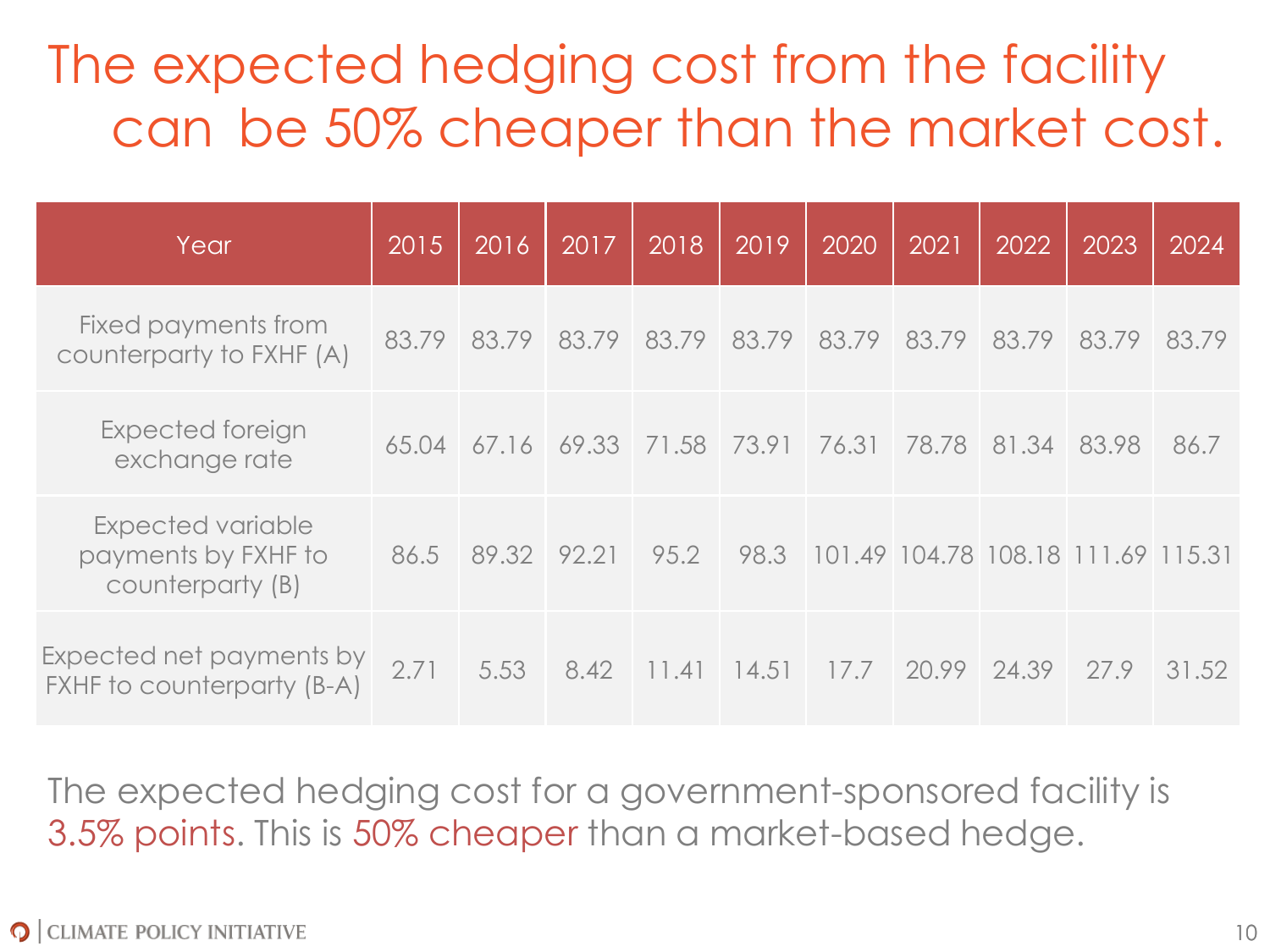### The facility can reduce the cost of renewable energy by up to 19%.

| <b>Power purchase</b><br>agreement | <b>Scenario</b>                                                     | Net cost of debt<br>to project<br>developer | <b>Approximate</b><br>reduction in<br>delivered cost of<br>renewable<br>energy |
|------------------------------------|---------------------------------------------------------------------|---------------------------------------------|--------------------------------------------------------------------------------|
| Local currency                     | Expected cost of<br>FXHF is borne by the<br>government              | 5.50%                                       | 19%                                                                            |
|                                    | Expected cost of<br>FXHF is passed onto<br>the project<br>developer | 9.00%                                       | 8.5%                                                                           |
| <b>Hard currency</b>               | Expected cost of<br>FXHF is borne by the<br>government              | 5.50%                                       | 19%                                                                            |
|                                    | Expected cost of<br>FXHF is passed onto<br>to the off-taker         | 5.50%                                       | 9.8%                                                                           |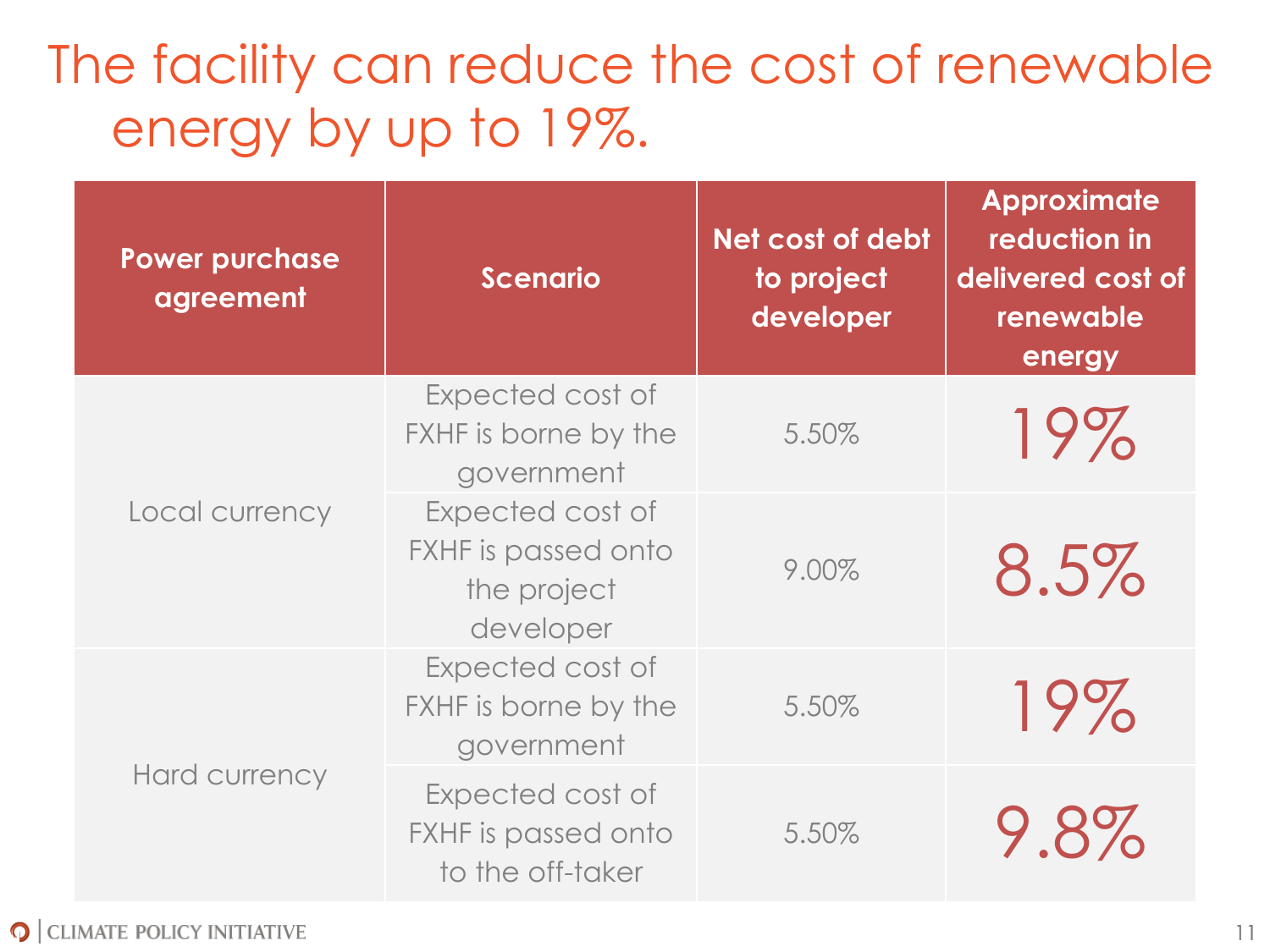#### Risk considerations

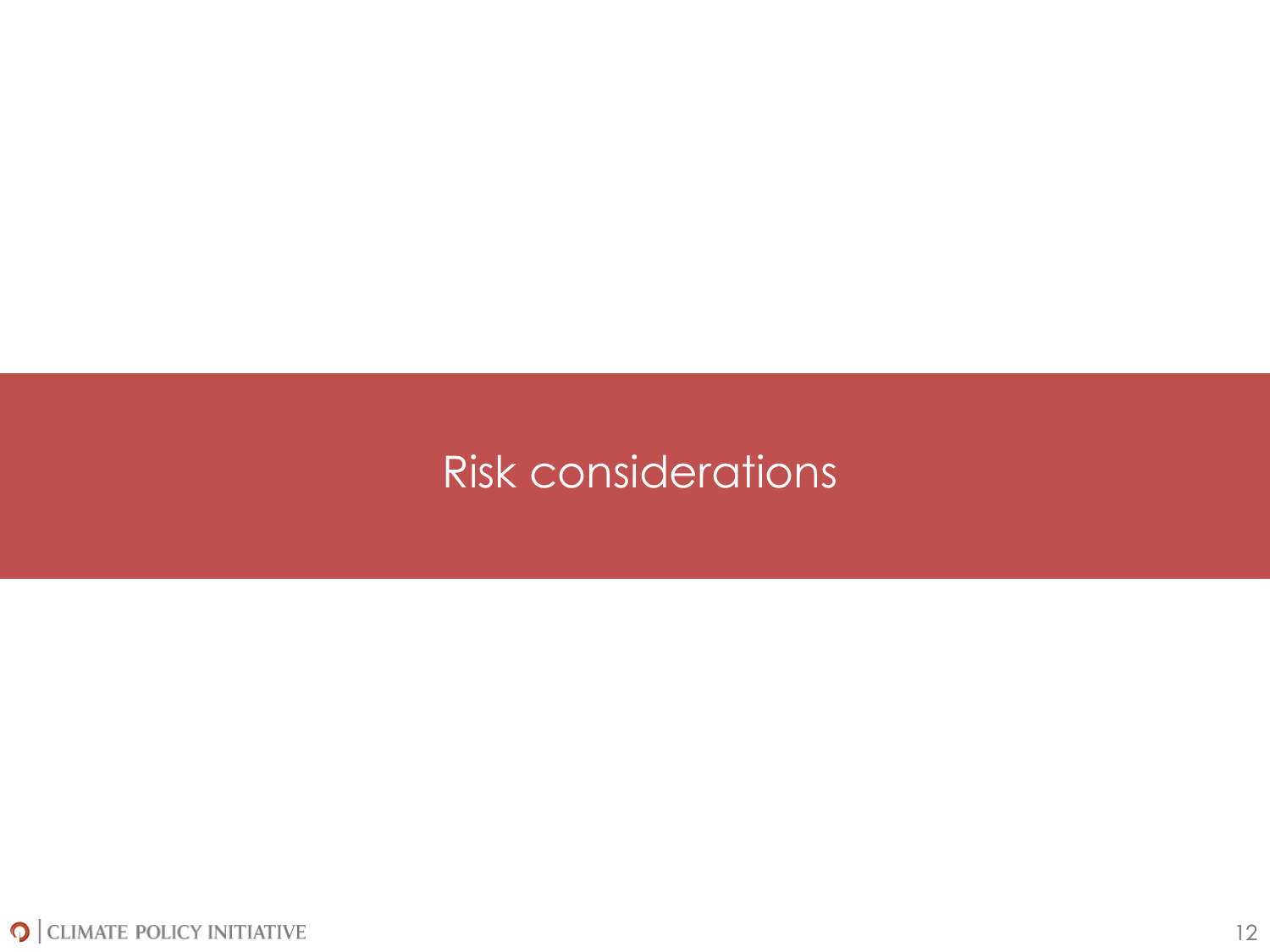However the facility needs to manage the risk of unexpected currency movements

- Currency movements can be volatile and extreme.
- The expected cost of the FX hedging facility covers expected currency movements, but may not cover unexpected currency movements.
- One way to protect against unexpected currency movements is through a capital buffer, which can work in tandem with a sovereign guarantee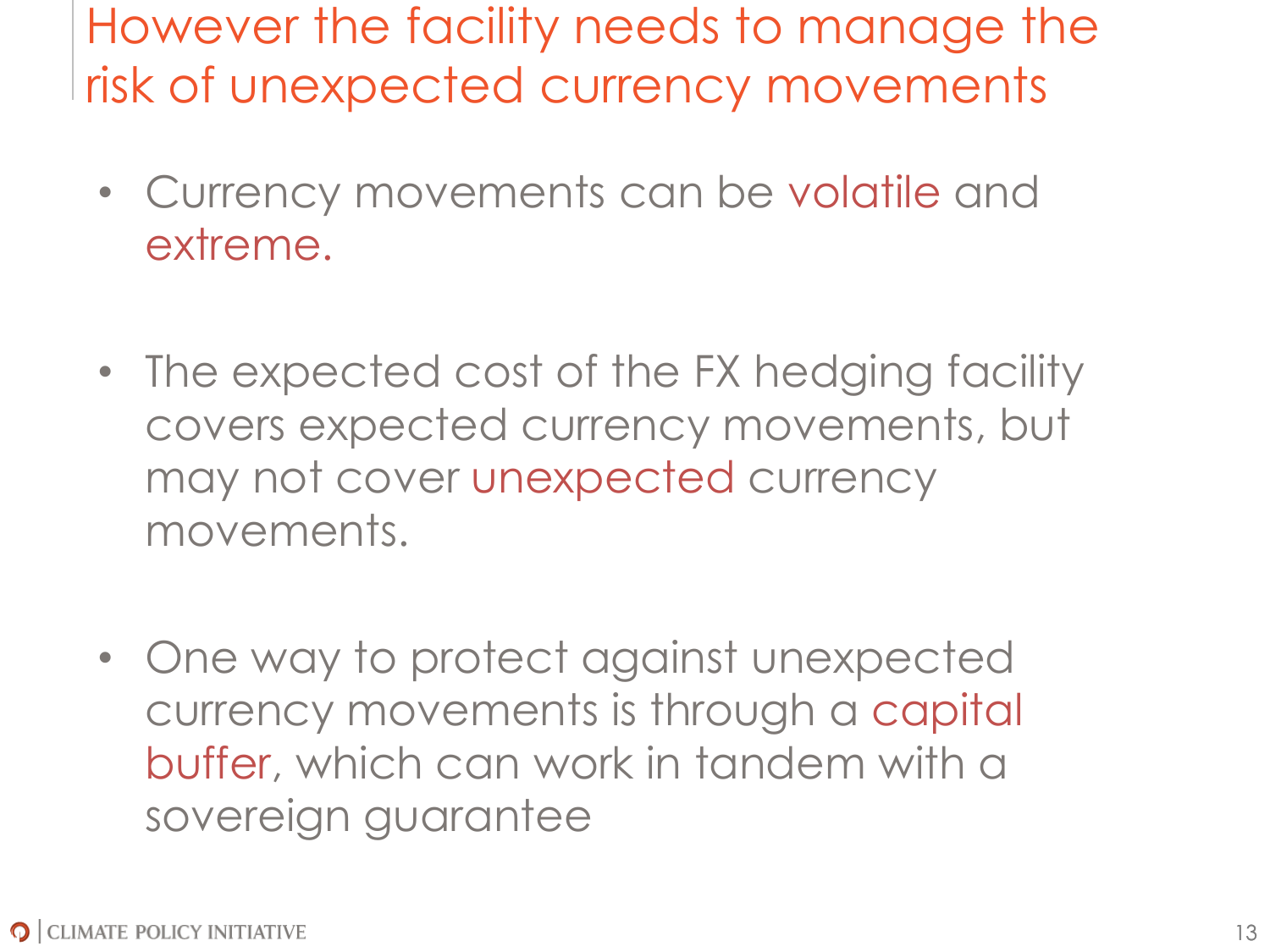### The size of capital buffer increases with risk coverage



However ,a capital buffer may need to be large, with the size growing with higher risk coverage.

For example, to reach India's sovereign credit rating of BBB-, which is the gold standard for foreign lenders, the buffer needs to be approximately 30% of the original loan.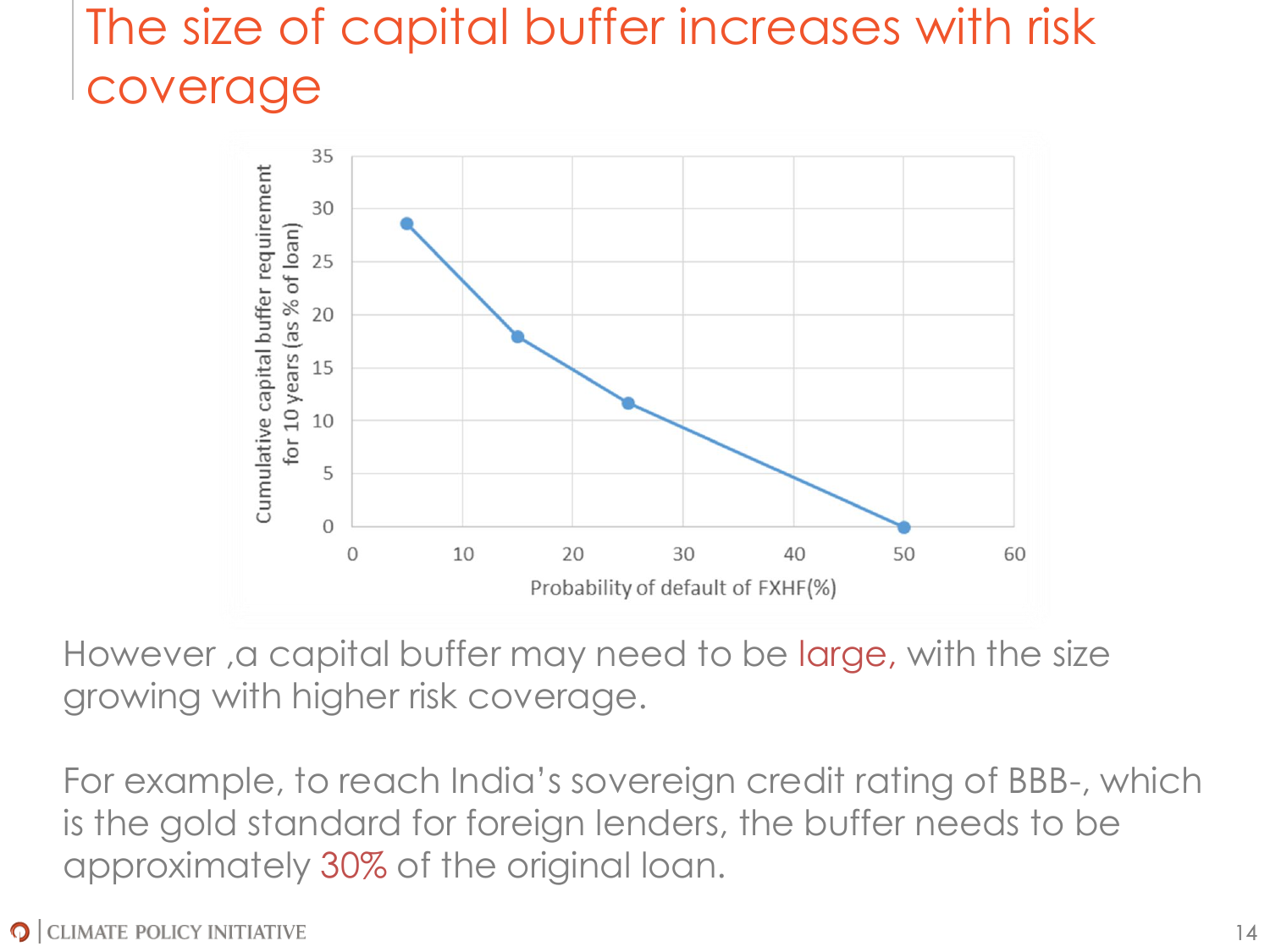### The size of the capital buffer may need to be large: 30% of the loan size to reach BBB-

- The government cost can be zero if invested in a riskfree security.
- The expected cost of the FX hedging facility, of 3.5 percentage points, does not take into account the cost of maintaining a capital buffer.
- The market would charge 2.76 percentage points to maintain a capital buffer.